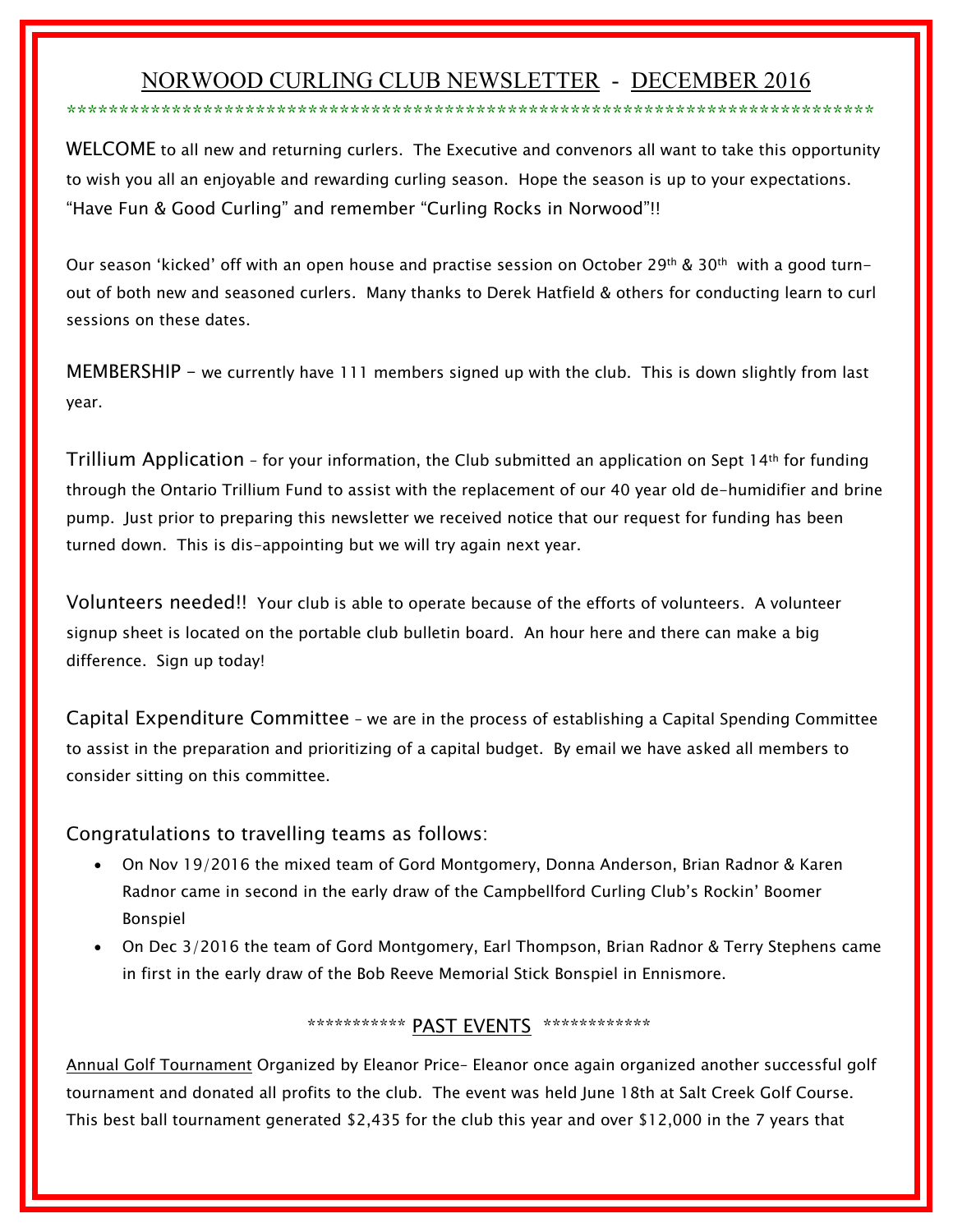Eleanor has run this tournament. THANKS to Eleanor and her friends, family, and club members who helped make the day a success.

Norwood Fair Gates – a huge thank you to Raeburn Scott for once again scheduling approximately 80 volunteers for working the fair gates on Thanksgiving weekend. An equal thank you to all the volunteers who helped out. We received a cheque for \$6000 from the Fair Board for our efforts.

Ham & Turkey Mixed Spiel - was held Nov. 26<sup>th</sup>. This spiel was organized by Derek Hatfield. Eight teams competed. First place winner was the team skipped by John Kajmowicz and his team of Jodi DeJong (vice), Denton Curry (second), and Jan Kajmowicz (lead). Second place went to the team of and Derek Hatfield (skip), Lauren Sharkey (vice), Ian Petreman (second), and Carolyn Vardy (lead). Many thanks to Derek and his helpers for organizing this event.

Men's Turkey Spiel - Norwood Curling Club held its annual Invitational Senior Men's Turkey Bonspiel at the Norwood Club on December 6<sup>th</sup>. The spiel attracted teams from many area clubs, including Lakefield, Omemee, Campbellford, Peterborough, Ennismore, Tweed and Cobourg. Winners of the first draw was the team of Tom Cushing(skip), Malcolm Florence(vice), Dave Shaw(second) and Jim Byrnes(lead) from the Lakefield Curling Club. The winners of the second draw was the team of Dan Deschenes(skip), Dave Hevenor(vice), Colin Jerry(second) and Bill Murney(lead) from the Ennismore Curling Club. Many thanks to Brian Radnor for organizing this event and all the members who helped out. A special thanks to our sponsors Cornergate Foodland and Churchill Cellars.

#### **\*\*\*\*\*\*\*\*\*\*\*\*\* League Updates \*\*\*\*\*\*\*\*\*\*\*\*\*\*\*\***

League Play – began November 1st. Below is an update on all of our leagues:

Monday Morning Sturling – two person teams. Curlers pay \$5 each week to play. This year signup sheets are posted at the entrance to the club and interested members can sign up to attend in advance. Attendance is up significantly over last year

*Monday night Ladies* – this league is convened by Eleanor Price. Membership is down slightly from 5 teams last year to 4 this year. Ladies if you are looking for a night of curling with friendly faces and a lot of fun, call Eleanor (705-696-2833 in the evenings) about second half play either as a regular or as a spare. *Tuesday night Mixed* – this league is convened by Dan Selby. Currently, the league has 7 teams. Dan says that he hopes to be back up to 8 teams or more in the second half. He expects there to be room for additional regular curlers in the second half and he is always looking for spares. If you have an interest give Dan a call (705-639-5785).

*Wednesday night Men's* – this league is convened by Steve Harold. The league has welcomed a number of new curlers again this year and currently consists of 8 full teams. There may well be several openings for regular curlers in this league in the second half. Contact Steve (705-745-9566) if you have an interest. Steve is always interested in curlers willing to spare.

*Thursday afternoon Mixed* – Terry Baker, the convenor of this league for the last six years is unable to curl this year due to an injury. We wish Terry the best and hope that he will be able to return next year,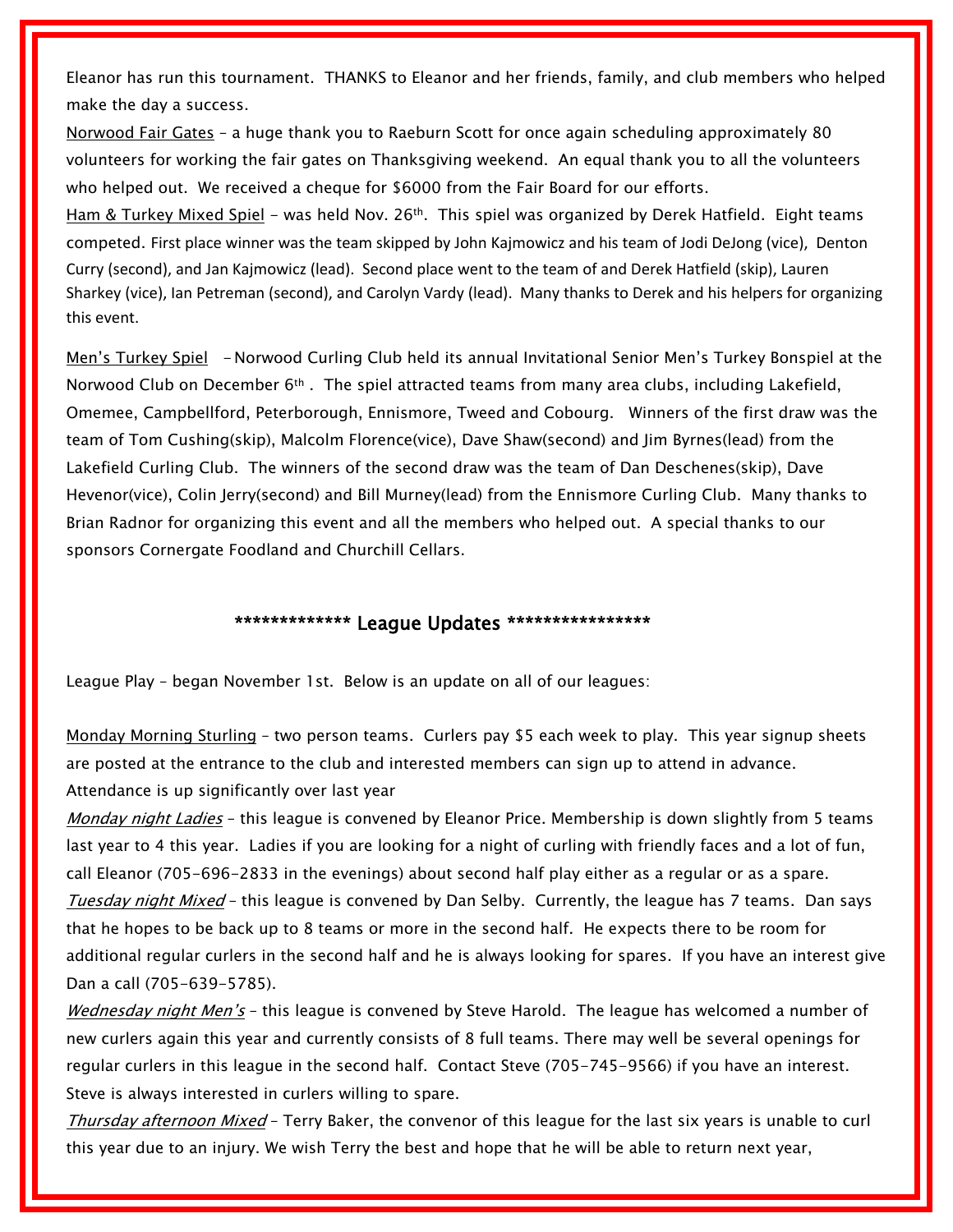refreshed and ready to go. Terry did still organize the league for start-up for which we are very appreciative. Brian Radnor is currently convening the league. The league has a full slate of teams once again and everyone enjoys the social time as much as the game. Spots for additional curlers may well be available in the second half and of course, spares are always welcome. Call Brian at 705-639-5151. *Thursday night Mixed* – this league is convened by Derek Hatfield. Derek says that "Thursday evening has had a strong start again with eight teams and a fair share of new curlers. Our evening is regarded as the younger amateur night and we are always looking for new curlers. The second half we will be looking for a few extra curlers so if you are interested please let Derek Hatfield know.

Youth Curling –we are still looking for a new co-ordinator. Anybody having an interest in assisting please contact Brian Radnor (705-639-5151)

#### \*\*\*\*\*\*\*\*\*\*\*\* UPCOMING EVENTS \*\*\*\*\*\*\*\*\*\*\*\*\*

Curl for Kids Bonspiel, Jan. 14/17 – the club will be host to this popular fun spiel organized by Bruce and Marilyn Wharram and family in memory of their daughter who passed away after a battle with cancer. This spiel is a fundraiser for Camp Oochigeas, a camp for young cancer patients. There will be three 4-end games. Sign-up sheets for team entries and food donations are posted in the club room. Non-curlers are most welcome to participate. Contact Bruce & Marilyn at 705-696-2157 for more information.

JJ Stewart Open True Mixed Spiel, Jan. 28/17 – An entry fee of \$140.00 per team includes 2 games and lunch. We are looking for sixteen teams. Signup sheet is on bulletin board. Please sign up early. Contact Ron English for more information at 705-639-5791.

Guys vs. Gals Bonspiel, Feb. 11/17 – a day of friendly competition and a fun day. This is the ladies chance to "get even". Details to come.

Ladies Spring Fever Bonspiel, Wed. March 22/17 –entries are due March 1/17 and the contact person is Jan Hayat 705-295-6505.

Maplefest Mixed Bonspiel, March 24 & 25/17– Start getting your teams together and mark your calendars for Maplefest, our final spiel of the curling season and an important fundraiser for the club. The three draw, 3 game event which attracts curlers from other clubs in the area begins on Friday and concludes on Saturday. We encourage members to invite curlers from other clubs to join their teams, or to enter their own teams in this event.

"HEARD IT AT THE HOG LINE" ...............

Since the installation of the Jet Ice System, Terry and Doris Stephens have made a yearly donation towards its maintenance. Thanks to the Stephens for their generous donation again this season.